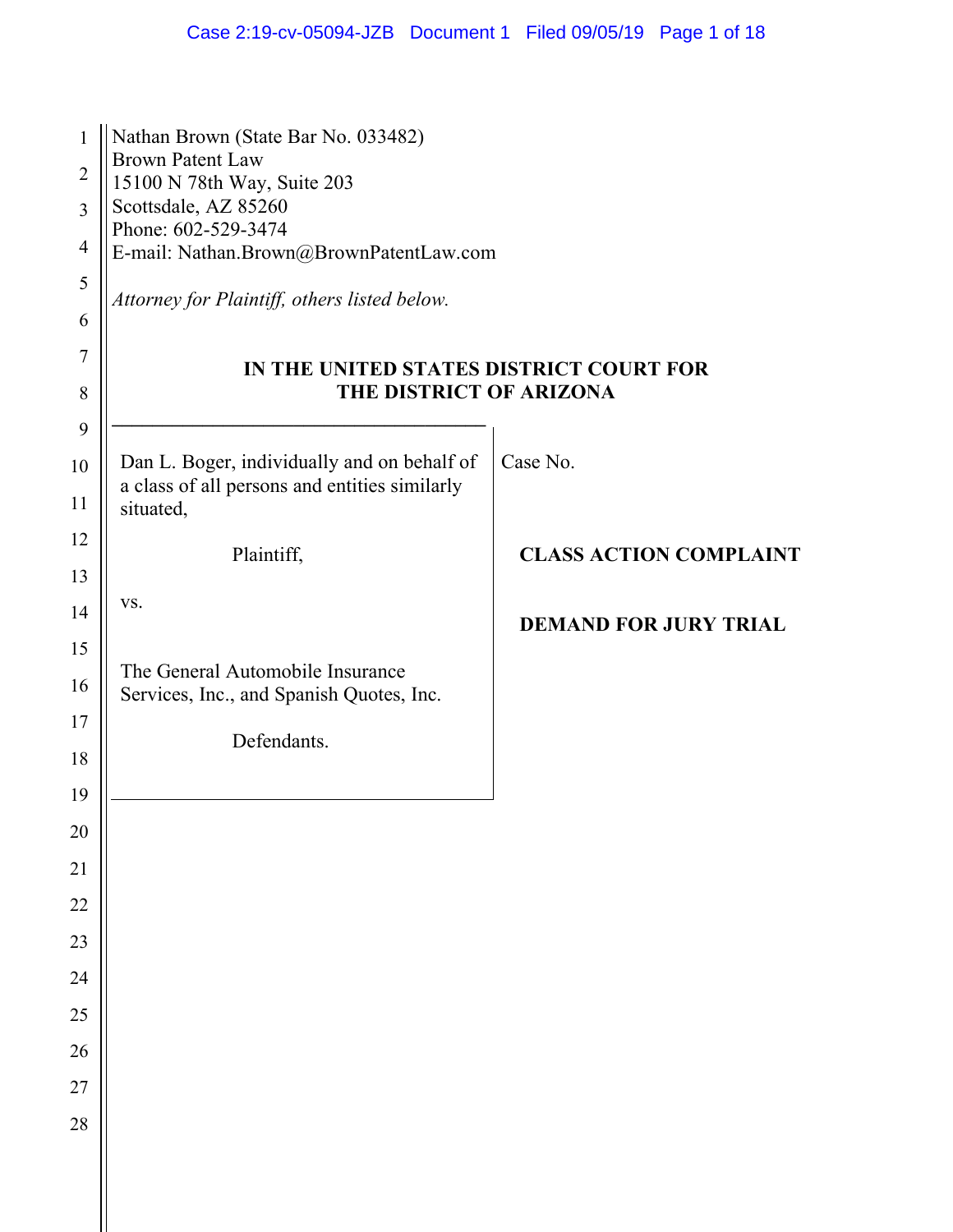# 1 2 3 4 5 6 7 8 9 10 11 12 13 14 15 16 17 18 19 20 21 22 23 24 25 26 27 28

### **Preliminary Statement**

1. "Month after month, unwanted robocalls and texts, both telemarketing and informational, top the list of consumer complaints received by" the Federal Communications Commission ("FCC"). 1

2. Plaintiff Dan L. Boger brings this action under the Telephone Consumer Protection Act ("TCPA"), 47 U.S.C. § 227, a federal statute enacted in response to widespread public outrage about the proliferation of intrusive, nuisance telemarketing practices. *See Mims v. Arrow Fin. Servs.*, *LLC,* 132 S. Ct. 740, 745 (2012).

3. Mr. Boger alleges that The General Automobile Insurance Services, Inc. ("The General") commissioned automated telemarketing calls to him and other class members without their prior express written consent. The calls were made pursuant to an agreement between The General and Spanish Quotes, Inc. ("Spanish Quotes"), a company that The General hired to make telemarketing calls on its behalf.

4. Mr. Boger and class members never consented to receive these calls. In fact, Mr. Boger even registered his number on the National Do Not Call Registry to avoid unwanted telemarketing calls. The General nonetheless engaged in a nationwide telemarketing campaign designed to sell insurance to consumers. Because this telemarketing campaign placed calls to many thousands of potential customers *en masse*, Mr. Boger brings this action on behalf of a proposed nationwide class of other persons who received illegal telemarketing calls from or on behalf of The General.

÷, <sup>1</sup> *Omnibus TCPA Order*, GC Docket 02-278, FCC 15-72, 2015 WL 4387780, ¶1 (July 10, 2015).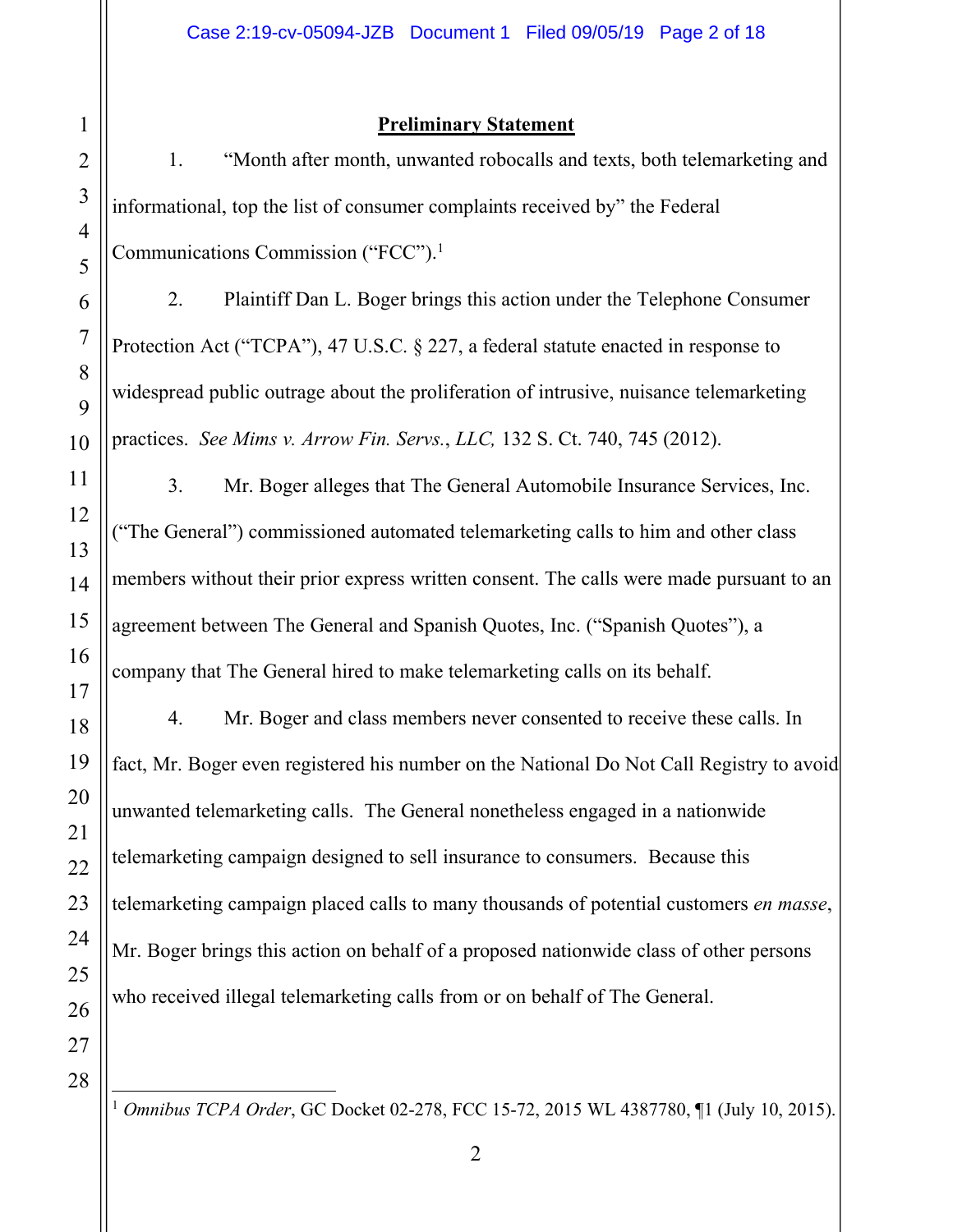5. A class action is the best means of obtaining redress for the Defendants' wide-scale illegal telemarketing and is consistent both with the private right of action afforded by the TCPA and the fairness and efficiency goals of Rule 23 of the Federal Rules of Civil Procedure.

#### **Parties**

6. Plaintiff Boger is a resident of Maryland.

7. Defendant Spanish Quotes, Inc. is an Arizona corporation with its principal place of business in Phoenix, AZ and a registered agent of Todd Lockwood at 11425 N. 43rd St., Phoenix, AZ 85028.

8. Defendant The General Automobile Insurance Services, Inc. is a California corporation with its principal place of business in Tennessee. The General solicits insurance business nationwide, including into this District. The General is also registered to do business in the state of Arizona, and has a registered agent of Corporation Service Company, 8825 N 23rd Avenue, Suite 100, Phoenix, AZ 85021.

## **Jurisdiction & Venue**

9. The Court has subject-matter jurisdiction under 28 U.S.C. § 1331 because the Plaintiff's claims arise under federal law.

10. Venue is proper under 28 U.S.C. § 1391(b)(2) because the calls that were initiated to the Plaintiff and the putative class that are the subject of the litigation were made from this District. As such, a substantial part of the events giving rise to the claims occurred in this District. Furthermore, the Defendant resides in this District.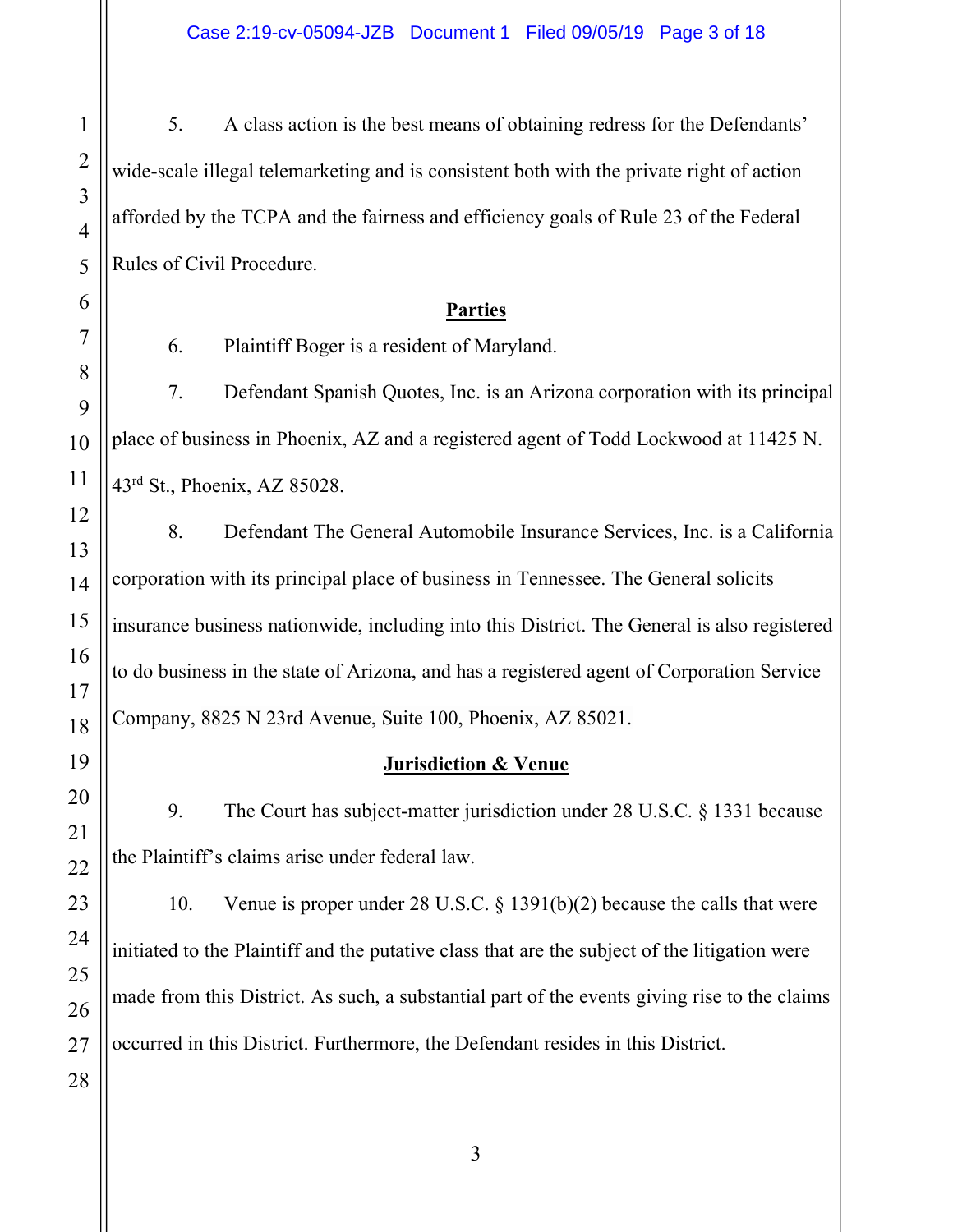### **TCPA Background**

2 3 4 5 11. In 1991, Congress enacted the TCPA to regulate the explosive growth of the telemarketing industry. In so doing, Congress recognized that "[u]nrestricted telemarketing . . . can be an intrusive invasion of privacy." Telephone Consumer Protection Act of 1991, Pub. L. No. 102-243, § 2(5) (1991) (codified at 47 U.S.C. § 227). 12. The TCPA makes it unlawful "to make any call (other than a call made for emergency purposes or made with the prior express consent of the called party) using an automatic telephone dialing system or an artificial or prerecorded voice … to any telephone number assigned to a … cellular telephone service." *See* 47 U.S.C. §  $227(b)(1)(A)(iii)$ . 13. The TCPA provides a private cause of action to persons who receive calls in violation of 47 U.S.C. § 227(b)(1)(A). *See* 47 U.S.C. § 227(b)(3). 14. According to findings by the Federal Communication Commission ("FCC"), the agency Congress vested with authority to issue regulations implementing the TCPA, such calls are prohibited because, as Congress found, automated or prerecorded telephone calls are a greater nuisance and invasion of privacy than live solicitation calls, and such calls can be costly and inconvenient. 15. The FCC also recognized that "wireless customers are charged for incoming calls whether they pay in advance or after the minutes are used." *In re Rules* 

278, Report and Order, 18 F.C.C. Rcd. 14014, 14115 ¶ 165 (2003).

1

*and Regulations Implementing the Tel. Consumer Prot. Act of 1991*, CG Docket No. 02-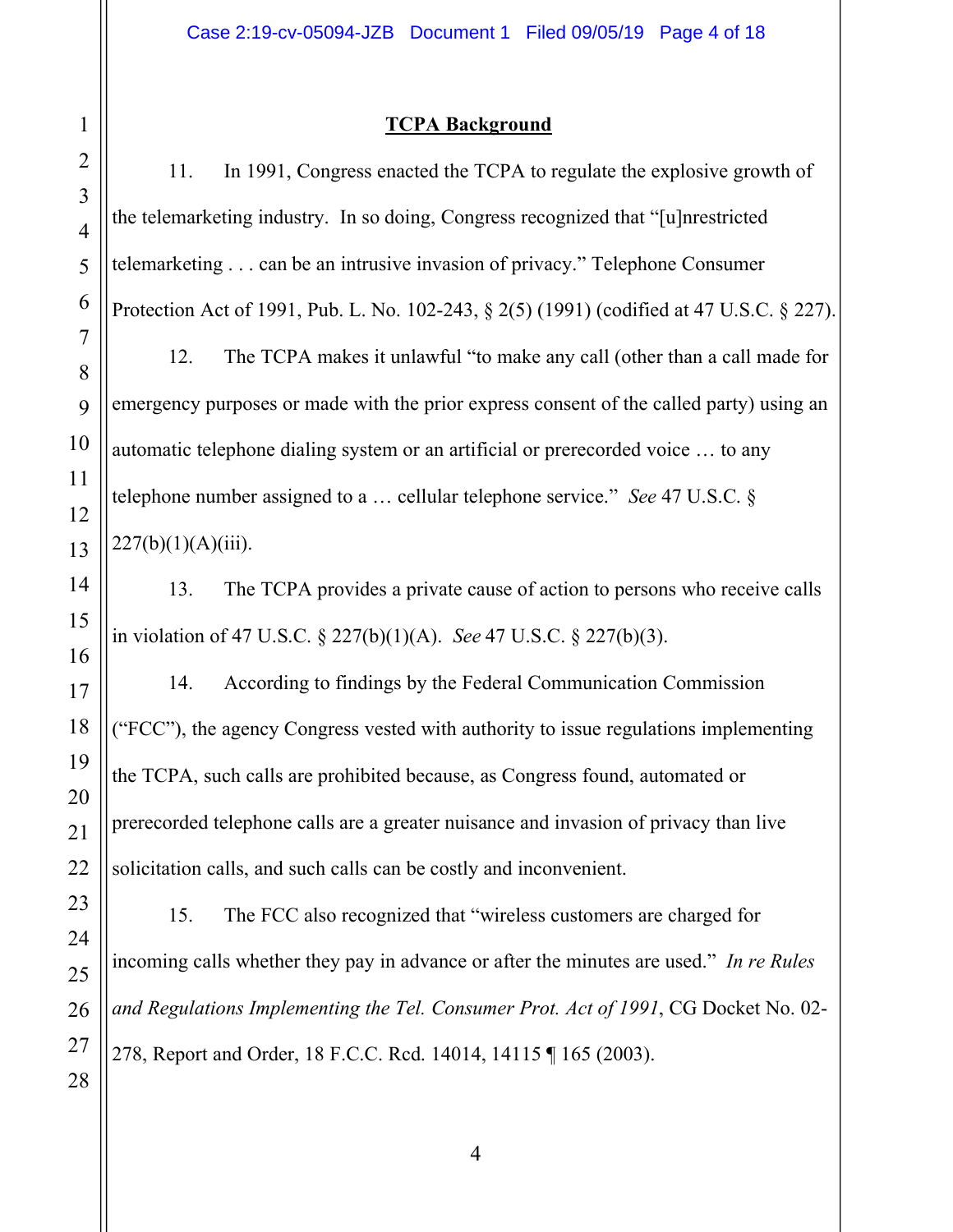16. In 2013, the FCC required prior express written consent for all autodialed

or prerecorded telemarketing calls ("robocalls") to wireless numbers and residential lines.

Specifically, it ordered that:

[A] consumer's written consent to receive telemarketing robocalls must be signed and be sufficient to show that the consumer: (1) received "clear and conspicuous disclosure" of the consequences of providing the requested consent, i.e., that the consumer will receive future calls that deliver prerecorded messages by or on behalf of a specific seller; and (2) having received this information, agrees unambiguously to receive such calls at a telephone number the consumer designates.[] In addition, the written agreement must be obtained "without requiring, directly or indirectly, that the agreement be executed as a condition of purchasing any good or service.<sup>[]"</sup>

*In the Matter of Rules & Regulations Implementing the Tel. Consumer Prot. Act of 1991,*  27 F.C.C. Rcd. 1830, 1844 (2012) (footnotes omitted).

17. "Robocalls and telemarketing calls are currently the number one source of

consumer complaints at the FCC." Tom Wheeler, *Cutting Off Robocalls* (July 22, 2016),

https://www.fcc.gov/news-events/blog/2016/07/22/cutting-robocalls (statement of FCC

chairman).

18. "The FTC receives more complaints about unwanted calls than all other complaints combined." Staff of the Federal Trade Commission's Bureau of Consumer Protection, *In re Rules and Regulations Implementing the Telephone Consumer Protection Act of 1991*, Notice of Proposed Rulemaking, CG Docket No. 02-278, at 2 (2016), https://www.ftc.gov/system/files/documents/advocacy\_documents/commentstaffftc-bureau-consumer-protection-federal-communications-commissionrulesregulations/160616robocallscomment.pdf.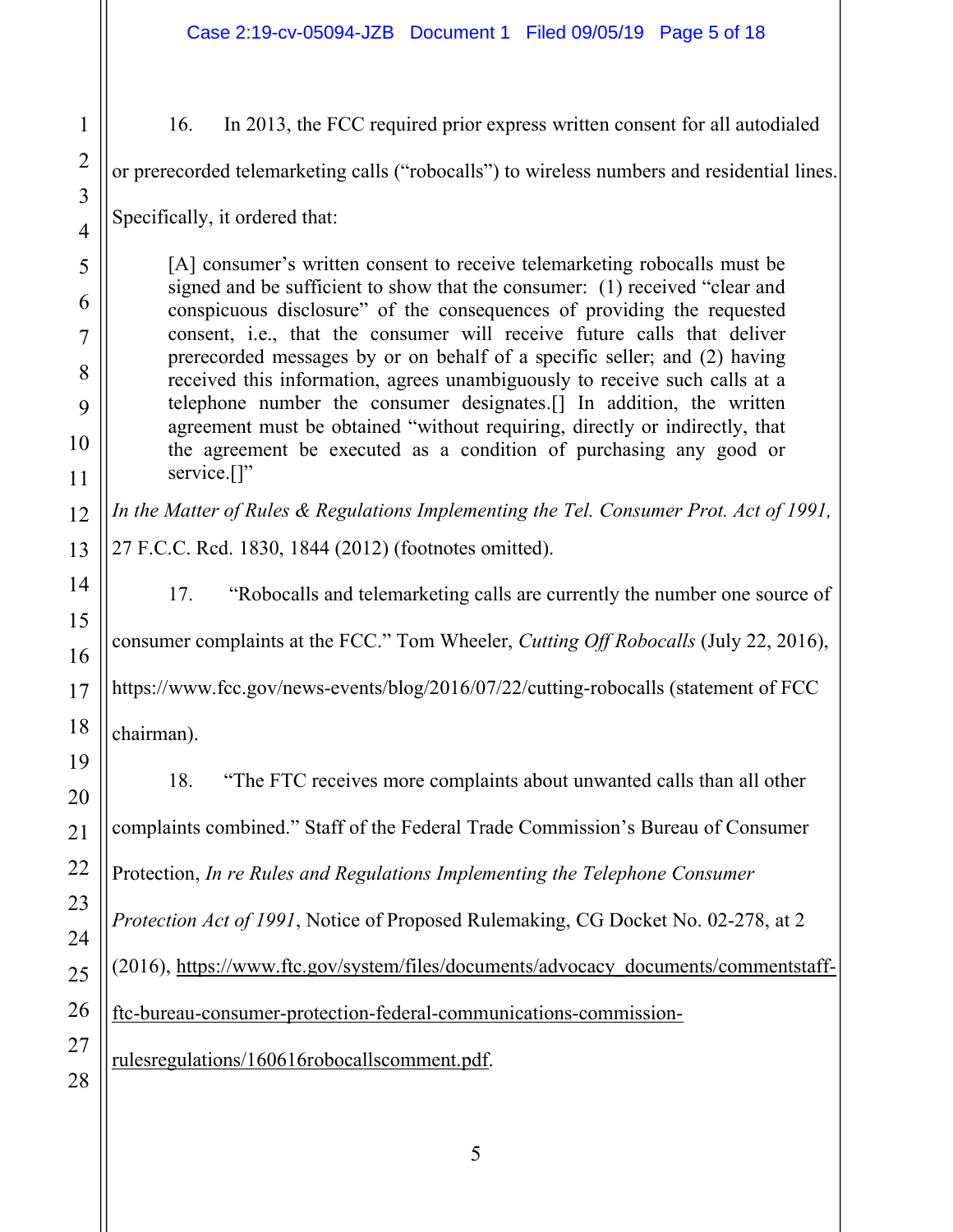19. *The New York Times* reported on the skyrocketing number of robocall complaints and widespread outrage about illegal telemarketing. Tara Siegel Bernard, *Yes, It's Bad. Robocalls, and Their Scams, Are Surging*, N.Y. Times (May 6, 2018), https://www.nytimes.com/2018/05/06/your-money/robocalls-riseillegal.html; *see also* Katherine Bindley, *Why Are There So Many Robocalls? Here's What You Can Do About Them*, Wall St. J. (July 4, 2018), https://www.wsj.com/articles/why-there-are-somanyrobocalls-heres-what-you-can-do-about-them-1530610203.

20. Industry data shows that the number of robocalls made each month increased from 831 million in September 2015 to 4.7 billion in December 2018—a 466% increase in three years.

21. According to online robocall tracking service "YouMail," 5.2 billion robocalls were placed in March 2019 at a rate of 168.8 million per day. www.robocallindex.com (last visited May 3, 2019). YouMail estimates that 2019 robocall totals will exceed 60 billion. *See id.*

22. The FCC also has received an increasing number of complaints about unwanted calls, with 150,000 complaints in 2016, 185,000 complaints in 2017, and 232,000 complaints in 2018. FCC, Consumer Complaint Data Center,

www.fcc.gov/consumer-help-center-data (last visited May 3, 2019).

# **Factual Allegations**

23. Plaintiff Boger is a "person" as defined by 47 U.S.C. § 153(39).

24. Mr. Boger's telephone number, (XXX) XXX-8842, is assigned to a cellular telephone service.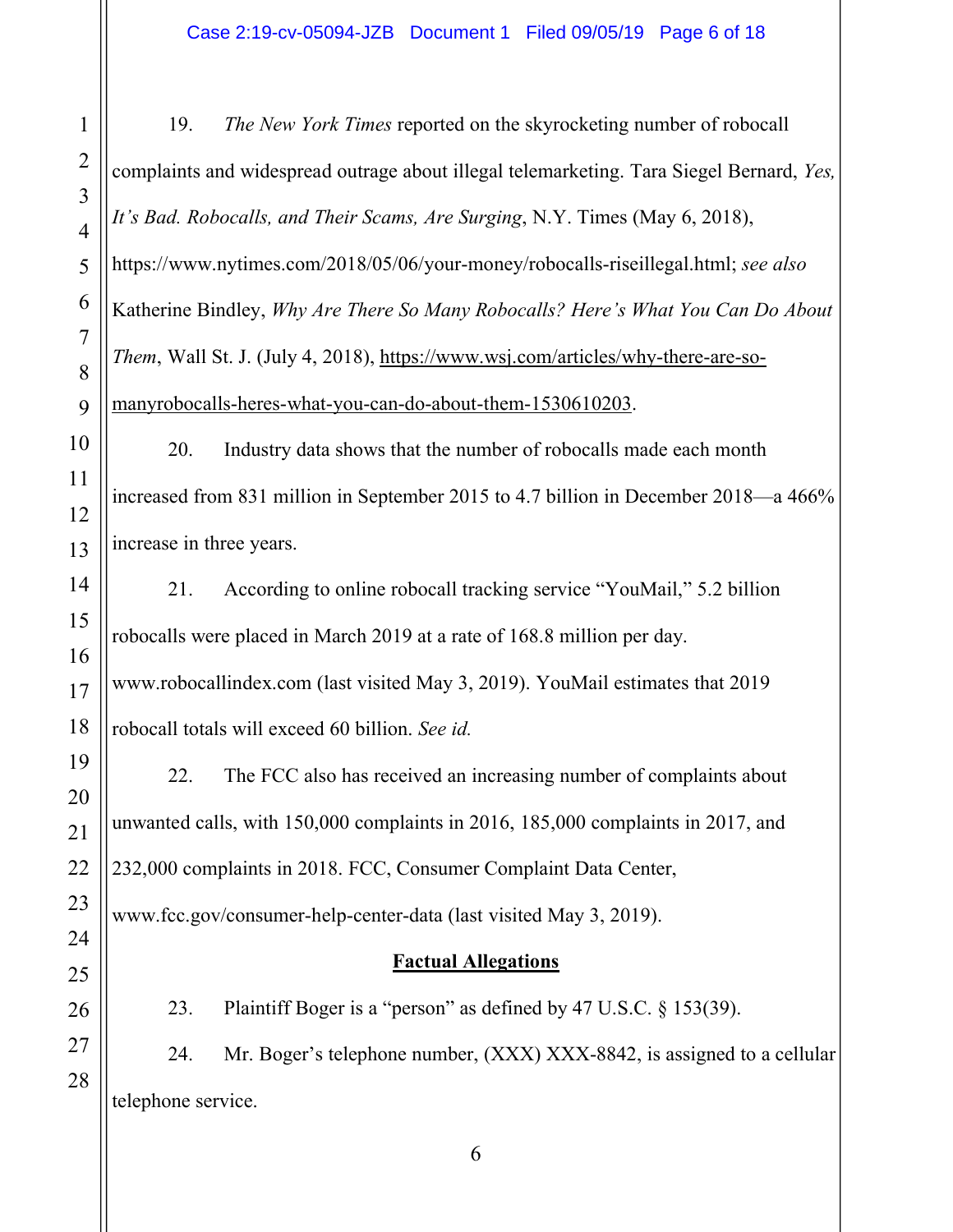25. Mr. Boger registered his telephone number, (XXX) XXX-8842, on the National Do Not Call Registry over a year ago to avoid unwanted telemarketing calls. 26. On June 21, 2019, Mr. Boger nonetheless received a telemarketing call from Spanish Quotes.

27. This call was made with an ATDS, as that term is defined by the TCPA.

28. The Plaintiff knew that it was made with an ATDS because right before the call connected there was a distinctive "click and pause" sound, which is associated with a predictive dialing system.

29. The pause signifies the algorithm of the predictive dialer operating. The predictive dialer dials thousands of numbers at once, and only transfers the call to a live agent once a human being is on the line.

30. On information and belief, the dialing system used by Spanish Quotes also has the capacity to store telephone numbers in a database and dial them automatically with no human intervention.

31. Loading a list of telephone numbers into the dialing system and pressing a single command does this.

32. On information and belief, the dialing system can also produce numbers using a sequential number generator and dial them automatically.

33. The dialing system can do this by inputting a straightforward computer command.

34. Following that command, the dialing system will sequentially dial numbers.

7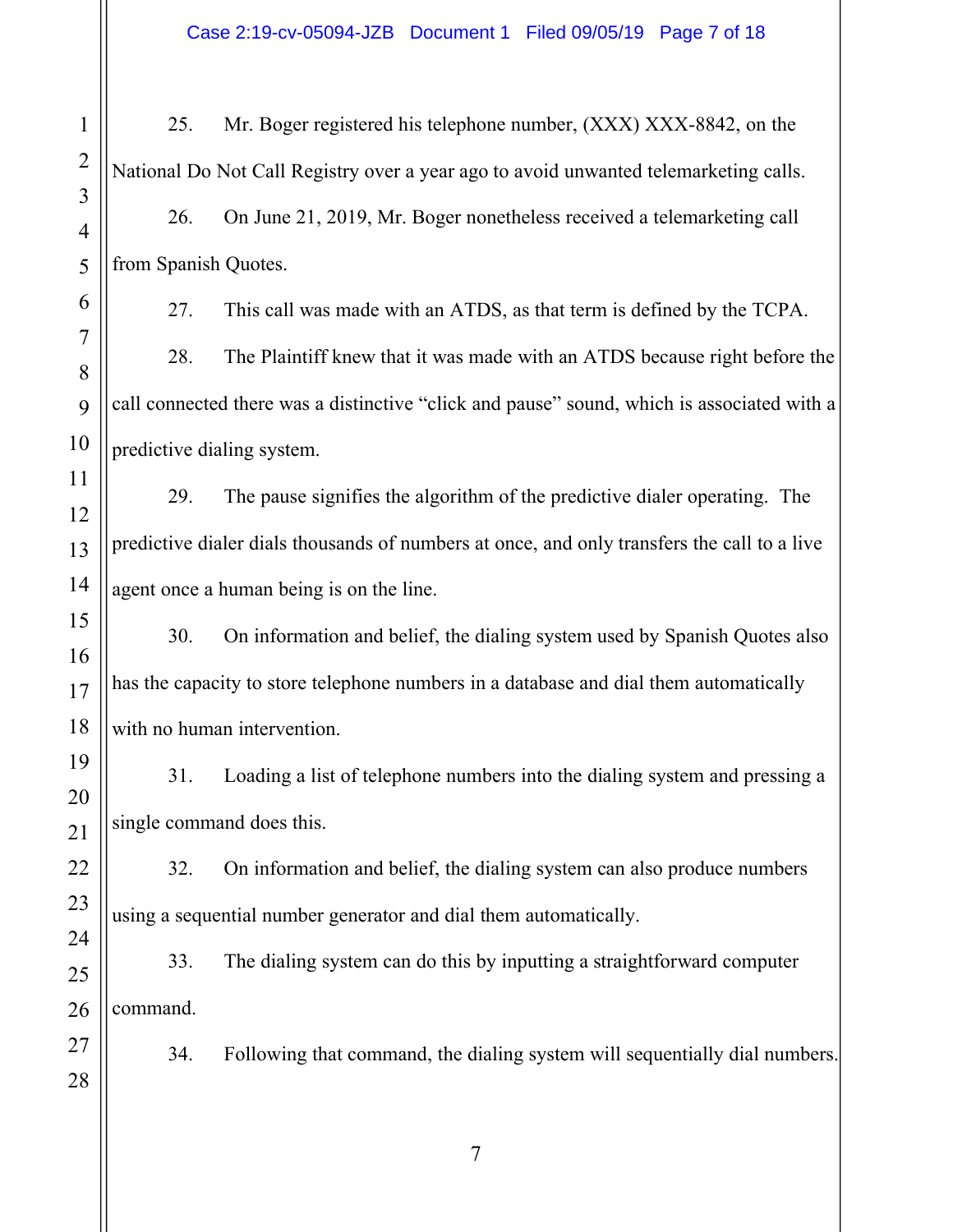35. First, it would dial a number such as (555) 000-0001, then (555) 000-0002, and so on.

36. This would be done without any human intervention or further effort.

37. On information and belief, the dialing system used by used by Spanish Quotes is driven by software that utilizes an algorithm that determines when Spanish Quotes will make a phone call. The dialer makes this determination automatically and without human intervention. These characteristics too are indicative of an ATDS.

38. The call was from 732-333-6163.

39. Other individuals have complained about receiving calls from that number. *See e.g.* https://www.reportedcalls.com/7323336163 (August 23, 2019).

40. In fact, the winner of the FTC Robocall Challenge, NoMoRobo, identified calls from that number as robocalls. *See* https://www.nomorobo.com/lookup/732-333- 6163.

41. The Plaintiff spoke with a "Shawn Jr." from "US Auto Care", who solicited insurance services.

42. "US Auto Care" is not a registered business name and was not offered to the Plaintiff as a company whose goods or services were being offered.

43. "US Auto Care" is believed to be Spanish Quotes, or an authorized calling party for Spanish Quotes.

44. The calling party did not properly identify his company, so the Plaintiff engaged the caller to find out where he was calling from.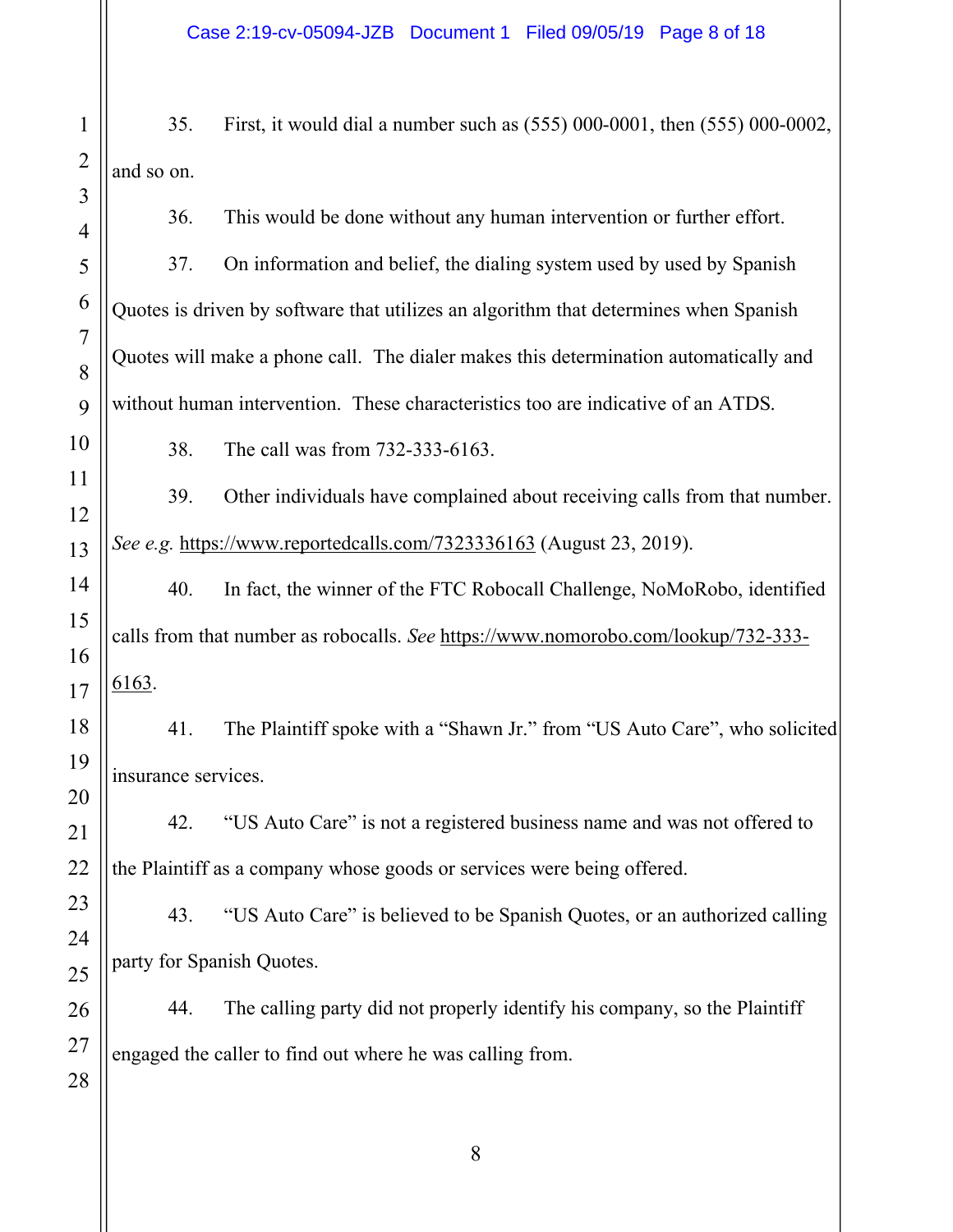45. The Plaintiff was then transferred to The General to finish his insurance offer that was started on the telemarketing call.

46. The Plaintiff spoke with "Elise".

47. "Elise" provided the number to reach her at (800) 436-3725 with an extension of XX58, this is a number for The General's corporate office.

48. The Plaintiff contacted The General and asked them for the basis of the call.

49. The General identified Spanish Quotes as the company that transferred the Plaintiff to them.

#### **The General's Liability for Calls Made by Spanish Quotes**

50. The General offers automotive insurance services for individuals.

51. The General generates new business through telemarketing.

However, The General relies on third parties to conduct that telemarketing, such as the co-defendant Spanish Quotes.

52. For more than twenty years, the Federal Communication Commission has explained that its "rules generally establish that the party on whose behalf a solicitation is made bears ultimate responsibility for any violations." *In re Rules & Regulations Implementing the TCPA*, CC Docket No. 92-90, Memorandum Opinion and Order, 10 FCC Rcd 12391, 12397 (¶ 13) (1995).

53. In its January 4, 2008 ruling, the FCC likewise held that a company on whose behalf a telephone call is made bears the responsibility for any violations. *Id.*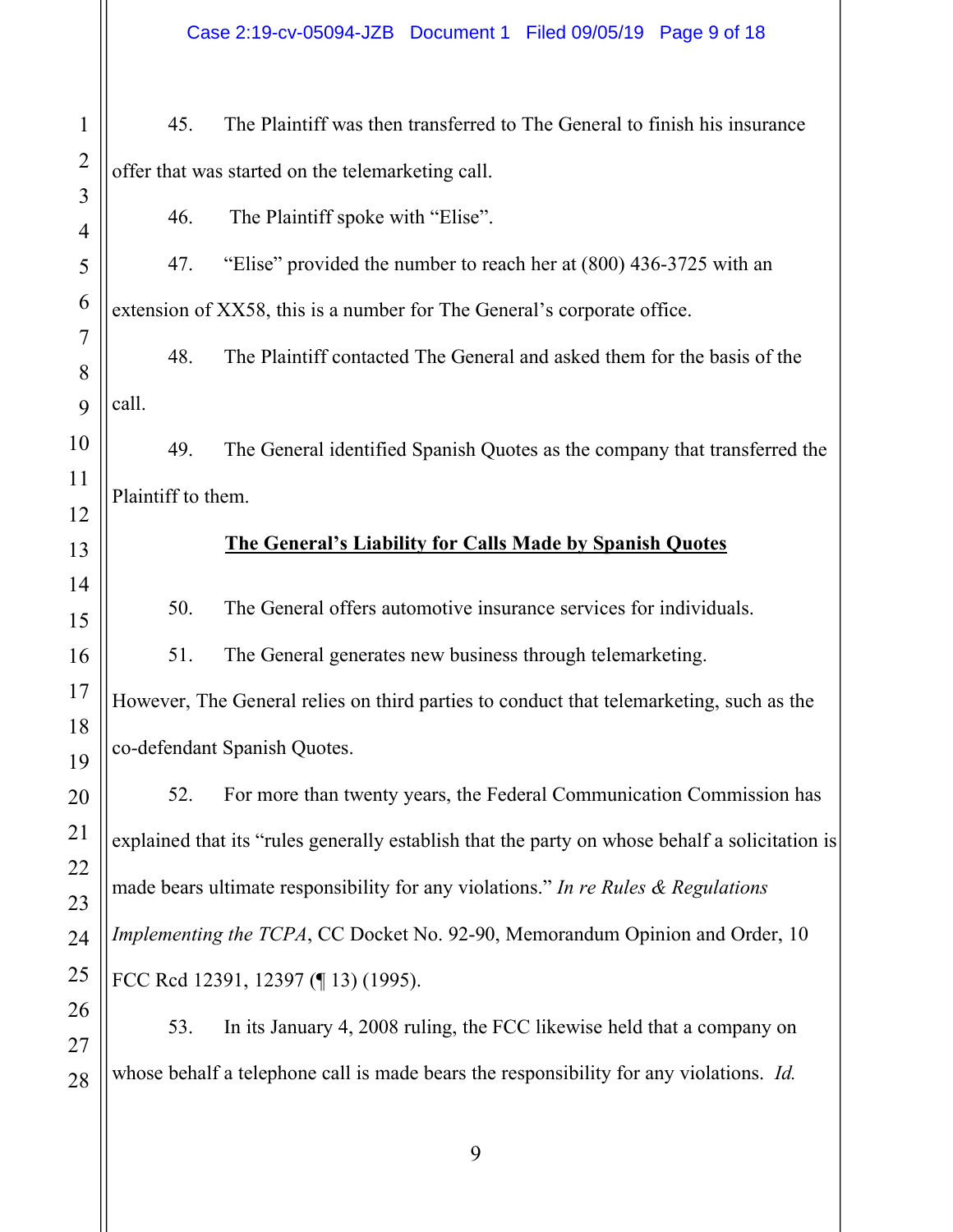(specifically recognizing "on behalf of" liability in the context of an autodialed or

prerecorded message call sent to a consumer by a third party on another entity's behalf

under 47 U.S.C. § 227(b)).

1

2

3

4

5

6

7

8

9

10

11

12

13

14

15

16

17

18

19

20

21

22

23

24

25

26

54. In fact, the FCC has instructed that sellers such as The General may not

avoid liability by outsourcing telemarketing to third parties, such as Spanish Quotes:

[A]llowing the seller to avoid potential liability by outsourcing its telemarketing activities to unsupervised third parties would leave consumers in many cases without an effective remedy for telemarketing intrusions. This would particularly be so if the telemarketers were judgment proof, unidentifiable, or located outside the United States, as is often the case. Even where third-party telemarketers are identifiable, solvent, and amenable to judgment limiting liability to the telemarketer that physically places the call would make enforcement in many cases substantially more expensive and less efficient, since consumers (or law enforcement agencies) would be required to sue each marketer separately in order to obtain effective relief. As the FTC noted, because "[s]ellers may have thousands of 'independent' marketers, suing one or a few of them is unlikely to make a substantive difference for consumer privacy."

*May 2013 FCC Ruling*, 28 FCC Rcd at 6588 (¶ 37) (internal citations omitted).

55. On May 9, 2013, the FCC released a Declaratory Ruling holding that a corporation or other entity that contracts out its telephone marketing "may be held vicariously liable under federal common law principles of agency for violations of either section 227(b) or section 227(c) that are committed by third-party telemarketers." $\frac{1}{2}$ 

56. The May 2013 FCC Ruling held that, even absent evidence of a formal

contractual relationship between the seller and the telemarketer, a seller is liable for

27 28

<sup>÷</sup> <sup>2</sup> *In re Joint Petition Filed by DISH Network, LLC et al. for Declaratory Ruling Concerning the TCPA Rules*, 28 FCC Rcd 6574, 6574 (¶ 1) (2013) ("May 2013 FCC Ruling").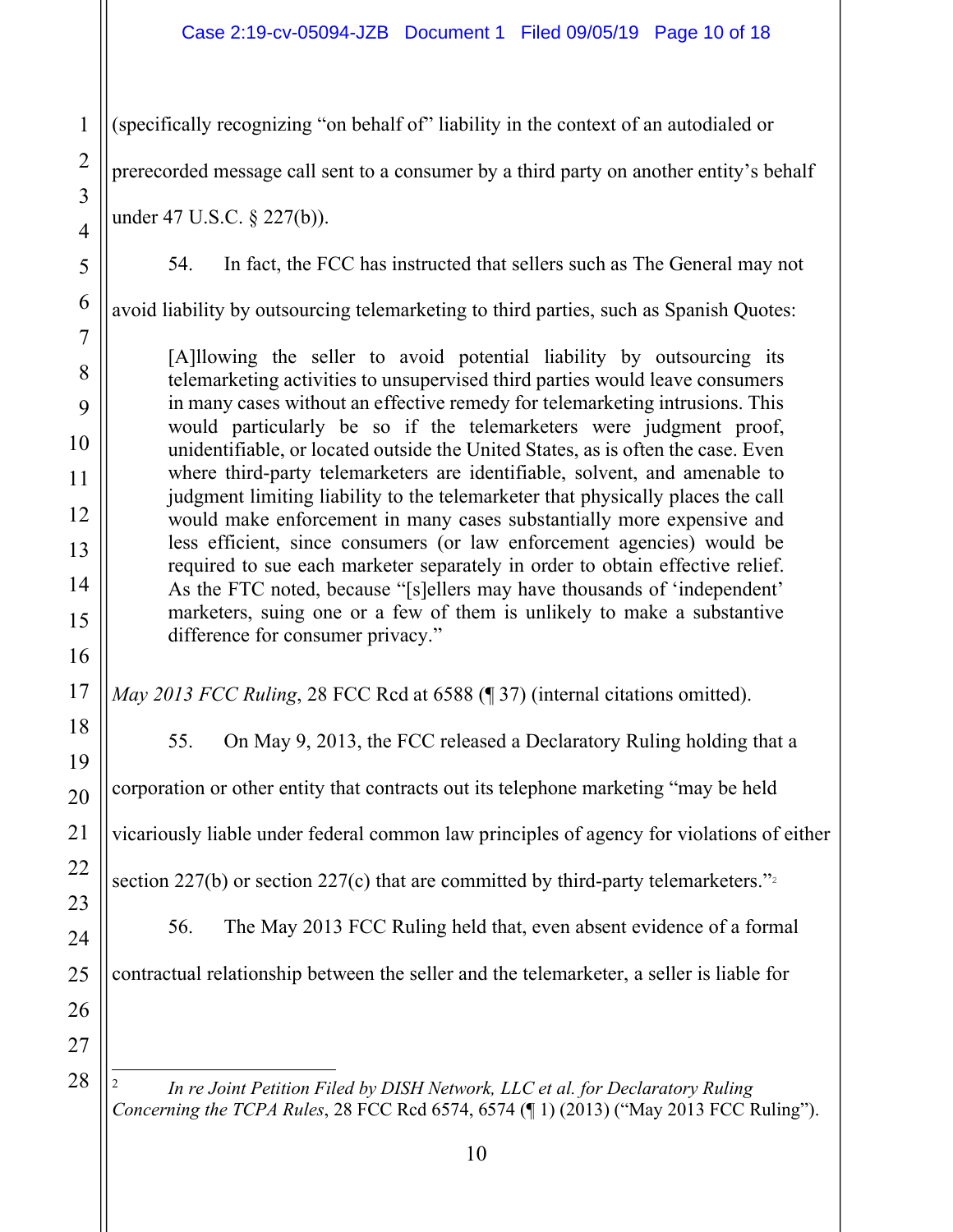#### Case 2:19-cv-05094-JZB Document 1 Filed 09/05/19 Page 11 of 18

telemarketing calls if the telemarketer "has apparent (if not actual) authority" to make the

calls. 28 FCC Rcd at 6586 (¶ 34).

1

2

3

4

5

6

7

8

9

10

11

12

13

14

15

16

18

19

20

21

22

23

24

25

26

27

28

57. The May 2013 FCC Ruling further clarifies the circumstances under which

a telemarketer has apparent authority:

[A]pparent authority may be supported by evidence that the seller allows the outside sales entity access to information and systems that normally would be within the seller's exclusive control, including: access to detailed information regarding the nature and pricing of the seller's products and services or to the seller's customer information. The ability by the outside sales entity to enter consumer information into the seller's sales or customer systems, as well as the authority to use the seller's trade name, trademark and service mark may also be relevant. It may also be persuasive that the seller approved, wrote or reviewed the outside entity's telemarketing scripts. Finally, a seller would be responsible under the TCPA for the unauthorized conduct of a third-party telemarketer that is otherwise authorized to market on the seller's behalf if the seller knew (or reasonably should have known) that the telemarketer was violating the TCPA on the seller's behalf and the seller failed to take effective steps within its power to force the telemarketer to cease that conduct.

17  $\mathbb{F}$ QC Rcd at 6592 (¶ 46).

> 58. Finally, courts have held that sellers can be held vicariously liable under a ratification theory when they accept the benefit of a telemarketer's calls. *See, e.g.*, *Smith v. State Farm Mut. Auto. Ins. Co*., 30 F. Supp. 3d 765, 779 (N.D. Ill. 2014). "A principal can ratify an act by (a) manifesting assent that the act shall affect the person's legal relationships, or (b) conduct that justifies a reasonable assumption that the person so consents." *Id*. quoting Restatement (Third) of Agency § 4.01(1) (2006). 59. The General is liable because it actively participated in the calls, as outlined above.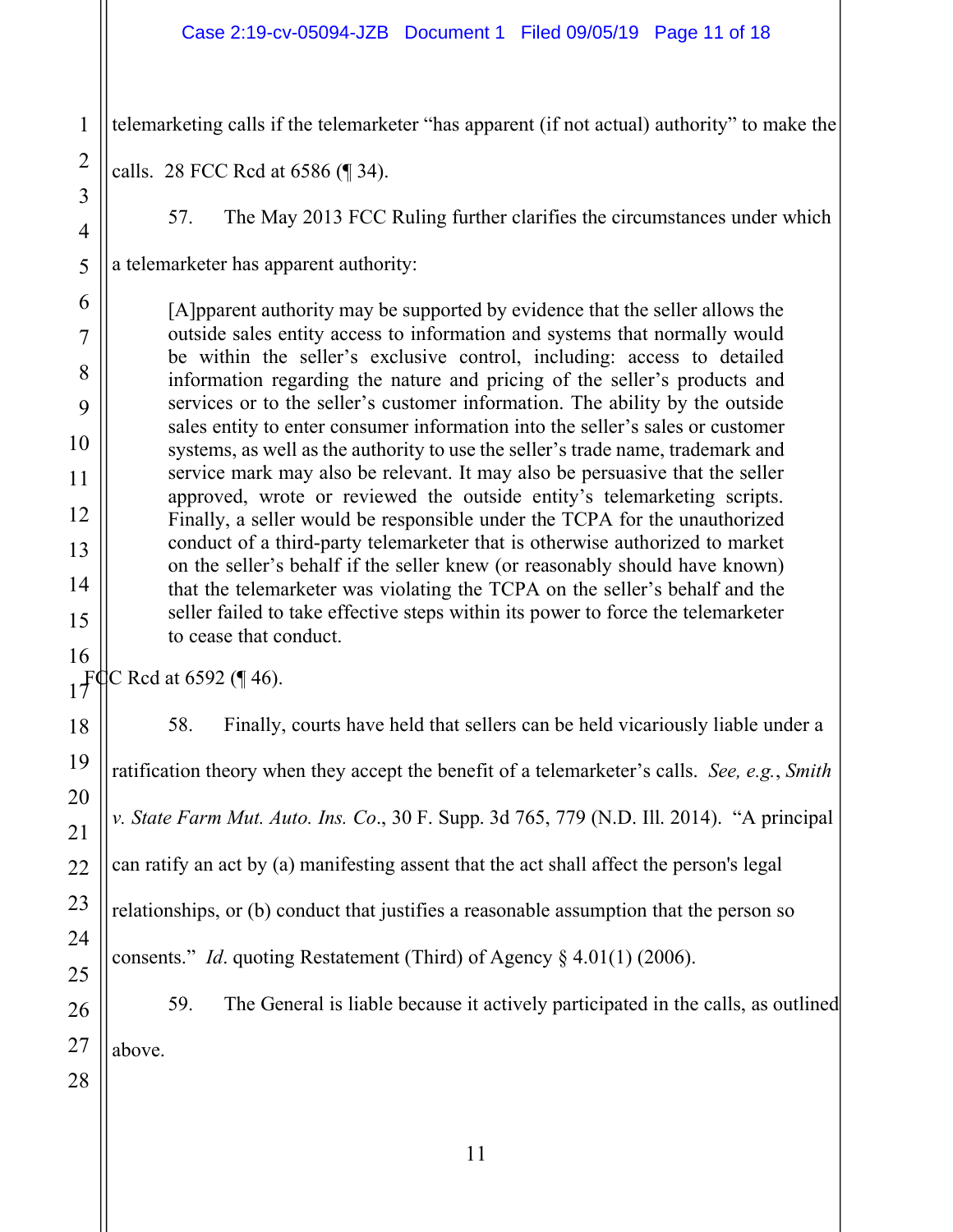60. The General is also liable because it knew, or should have known, that Spanish Quotes engages in telemarketing conduct in violation of the TCPA. *See e.g. Johansen v. Spanish Quotes, Inc., et. al.*, Civil Action No. 15-cv-12920 (D. MA.).

61. The General is vicariously liable for the calls made by Spanish Quotes to Plaintiff and proposed Class members because Spanish Quotes placed the calls at issue in this Complaint on behalf of The General.

62. On information and belief, Spanish Quotes and The General have a contract under which The General pays Spanish Quotes to place autodialed telemarketing calls to consumers on its behalf and then transfer those calls to The General representatives.

63. Under the contract, The General controls the manner and timing under which these telemarketing calls are placed.

64. The General further specifies certain criteria in respect to the type of consumer it directs Spanish Quotes to call and transfer to its representatives for purposes of selling insurance.

65. The General benefitted from the calls placed by Spanish Quotes because it provided The General with additional business prospects.

66. What's more, in its May 2013 FCC Ruling, the FCC made clear that called parties may obtain "evidence of these kinds of relationships . . . through discovery, if they are not independently privy to such information." *Id.* at 6592-593 (¶ 46). Evidence of circumstances pointing to apparent authority on behalf of the telemarketer "should be sufficient to place upon the seller the burden of demonstrating that a reasonable consumer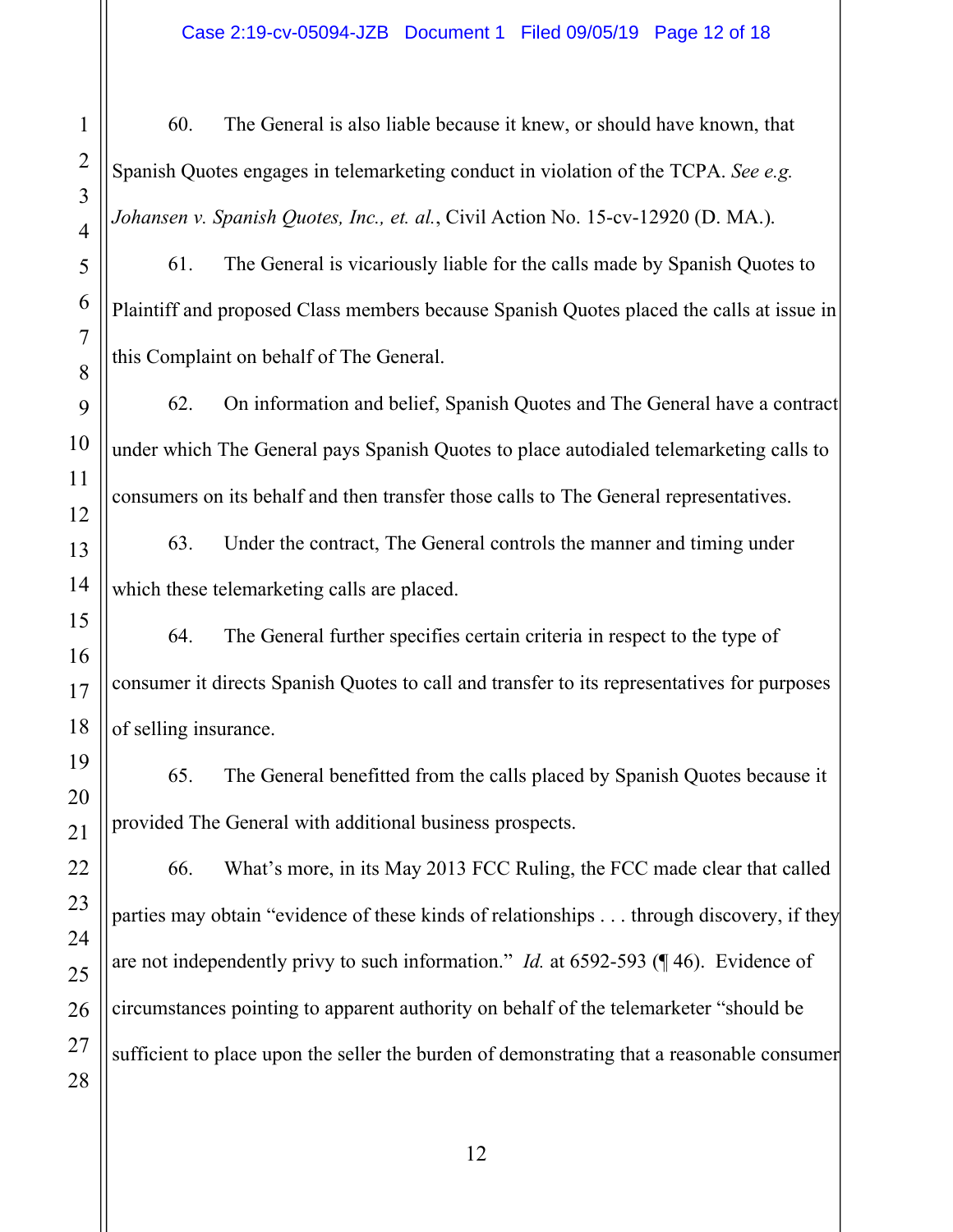1 2 3 4 5 6 7 8 9 10 11 12 13 14 15 16 17 18 19 would not sensibly assume that the telemarketer was acting as the seller's authorized agent." *Id.* at 6593 (¶ 46). **Class Action Allegations** 67. As authorized by Rule 23(b)(2) or (b)(3) of the Federal Rules of Civil Procedure, Plaintiff brings this action on behalf of a class of all other persons or entities similarly situated throughout the United States. 68. The class of persons Plaintiff proposes to represent are tentatively defined as: Spanish Quotes Call Class All persons within the United States to whom: (a) Spanish Quotes and/or a third party acting on their behalf, made one or more non-emergency telephone calls; (b) to their cellular telephone number; (c) using an automatic telephone dialing system or an artificial or prerecorded voice; and (d) at any time in the period that begins four years before the date of the filing of this Complaint to trial. The General Transfer Sub-Class All persons within the United States to whom: (a) Spanish Quotes and/or a third party acting on their behalf, made one or more nonemergency telephone calls; (b) to their cellular telephone number; (c) using an automatic telephone dialing system or an artificial or prerecorded voice; (d) that was transferred to The General and (e) at any time in the period that begins four years before the date of the filing of this Complaint to trial. The General Call Class All persons within the United States to whom: (a) The General and/or a third party acting on their behalf, made one or more non-emergency telephone calls; (b) to their cellular telephone number; (c) using an automatic telephone dialing system or an artificial or prerecorded voice; and (d) at any time in the period that begins four years before the date of the filing of this Complaint to trial.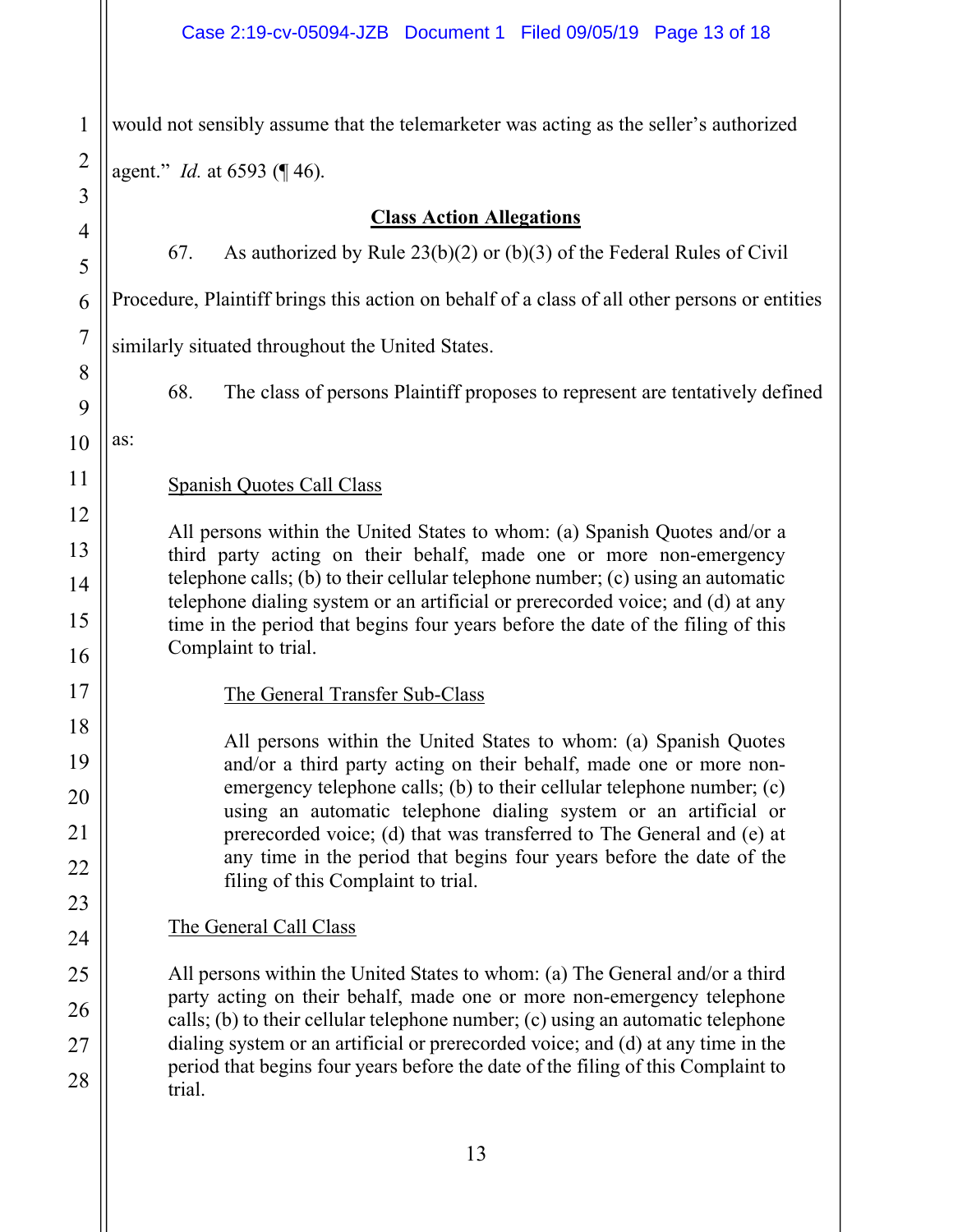Excluded from the class are the Defendants, and any entities in which the Defendants have a controlling interest, the Defendants' agents and employees, any judge to whom this action is assigned and any member of such judge's staff and immediate family.

69. The class as defined above is identifiable through phone records and phone number databases.

70. The potential class members number at least in the thousands, since automated telemarketing campaigns make calls to hundreds or thousands of individuals a day. Individual joinder of these persons is impracticable.

71. Plaintiff is a member of the proposed class.

72. There are questions of law and fact common to Plaintiff and to the proposed class, including but not limited to the following:

a. Whether Defendants violated the TCPA by using automated telemarketing to call cellular telephones;

b. Whether Defendants placed calls using an automatic telephone dialing system;

c. Whether Defendants placed calls without obtaining the recipients' prior consent for the call;

d. Whether the Plaintiff and the class members are entitled to statutory damages because of Defendants' actions.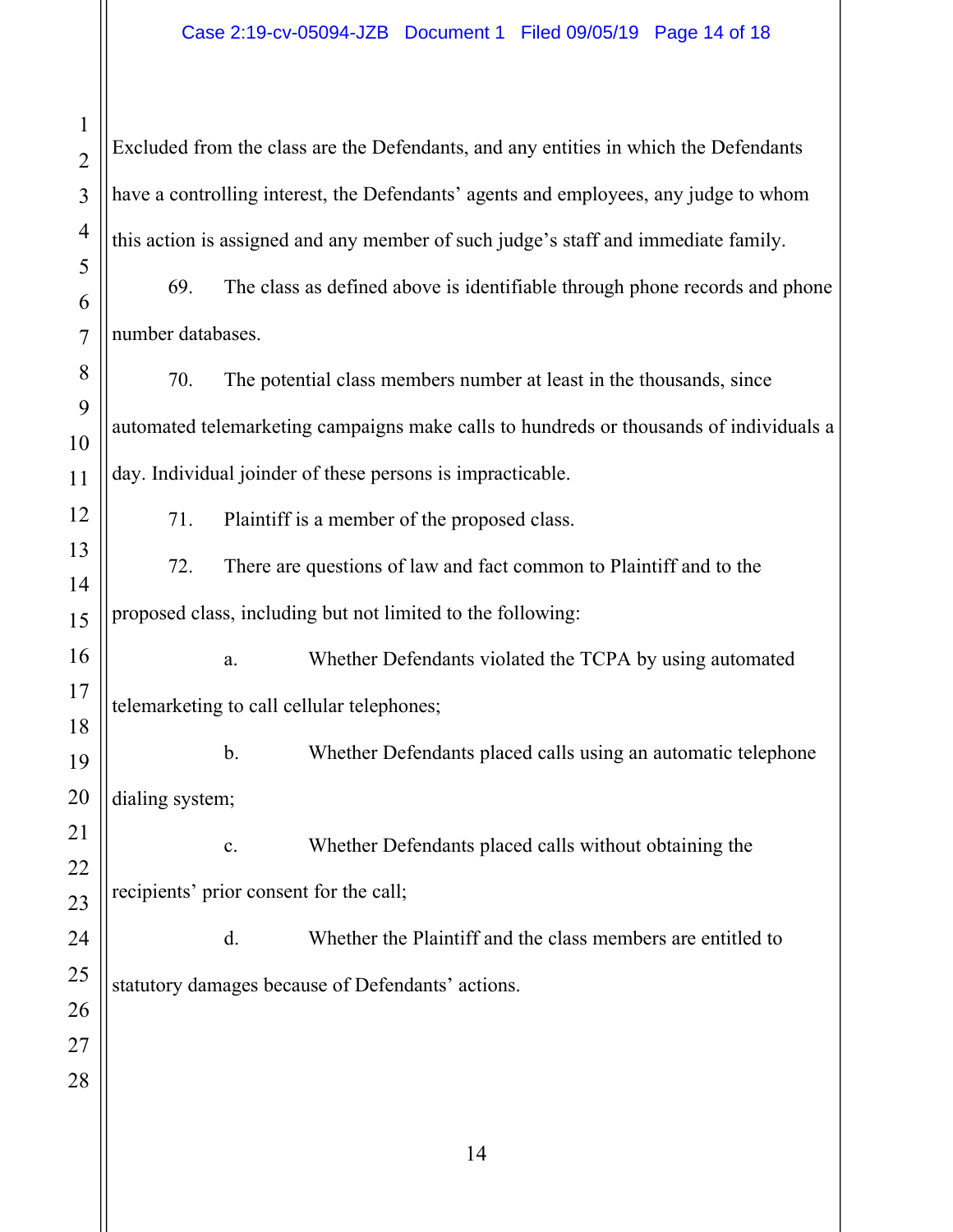73. Plaintiff's claims are typical of the claims of class members. Plaintiff's claims, like the claims of the Class arise out of the same common course of conduct by the Defendant and are based on the same legal and remedial theories.

74. Plaintiff is an adequate representative of the classes because his interests do not conflict with the interests of the classes, he will fairly and adequately protect the interests of the class, and he is represented by counsel skilled and experienced in class actions, including TCPA class actions.

75. Common questions of law and fact predominate over questions affecting only individual class members. The only individual question concerns identification of class members, which will be ascertainable from records maintained by Defendants and/or its agents.

76. Management of these claims is likely to present significantly fewer difficulties than are presented in many class claims because the calls at issue are all automated. Class treatment is superior to multiple individual suits or piecemeal litigation because it conserves judicial resources, promotes consistency and efficiency of adjudication, provides a forum for small claimants, and deters illegal activities. There will be no significant difficulty in the management of this case as a class action.

77. The likelihood that individual members of the class will prosecute separate actions is remote due to the time and expense necessary to prosecute an individual case.

## **First Cause of Action**

**Violation of the TCPA, 47 U.S.C. § 227(b) and 47 C.F.R. § 64.1200(a)**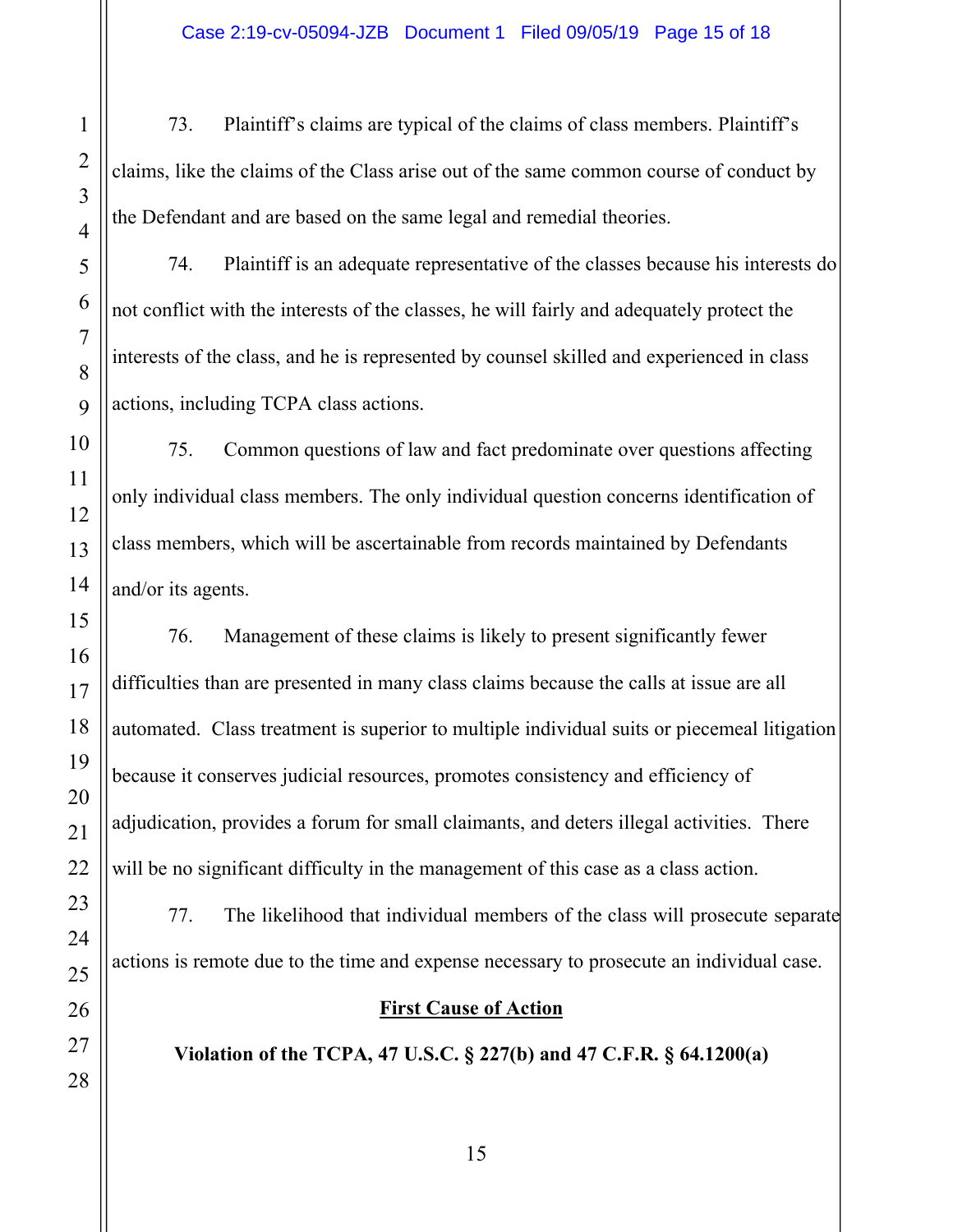78. Plaintiff incorporates the allegations from all previous paragraphs as if fully set forth herein.

79. The Defendants violated the TCPA by (a) initiating a telephone call using an automated dialing system or prerecorded voice to Plaintiff's telephone numbers assigned to a cellular telephone service, or (b) by the fact that others caused the initiation of those calls on its behalf. *See* 47 C.F.R. 64.1200(a)(1)(iii); 47 U.S.C. § 227(b)(1).

80. The Plaintiff and the putative class are entitled to injunctive relief under the TCPA and do seek that in the form of prohibiting the Defendant from using an automatic telephone dialing system in the future, absent an emergency.

81. The Defendants' violations were negligent, willful, or knowing.

## **Prayer for Relief**

For himself and all class members, Plaintiff requests the following relief:

1. That Defendants be prohibited from using an automatic telephone dialing system in the future, absent an emergency.

2. That Defendants, their agents, and anyone acting on their behalf, be immediately restrained from altering, deleting, or destroying any documents or records that could be used to identify class members.

3. That the Court certify the proposed class under Rule 23 of the Federal Rules of Civil Procedure.

4. That the Plaintiff and all class members be awarded statutory damages of \$500 for each negligent violation of the TCPA, and \$1,500 for each knowing violation, and all other relief that is joint and equitable.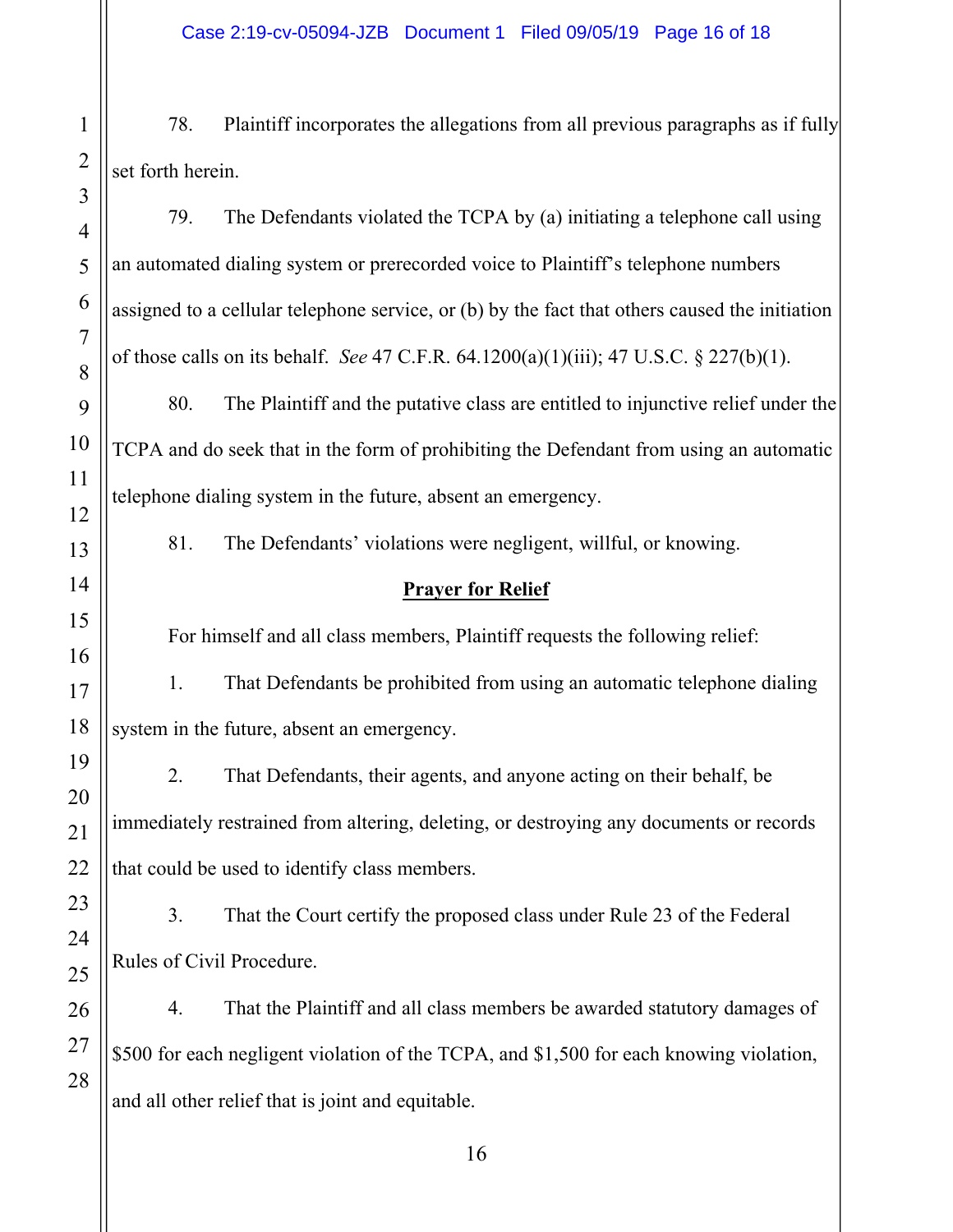82. The Plaintiff this Court to order the Defendants, and their employees, agents and independent contractors, to immediately cease engaging in unsolicited telemarketing in violation of the TCPA.

**Plaintiff requests a jury trial as to all claims of the complaint so triable.**

Dated: September 4, 2019 Respectfully Submitted,

*/s/ Nathan Brown*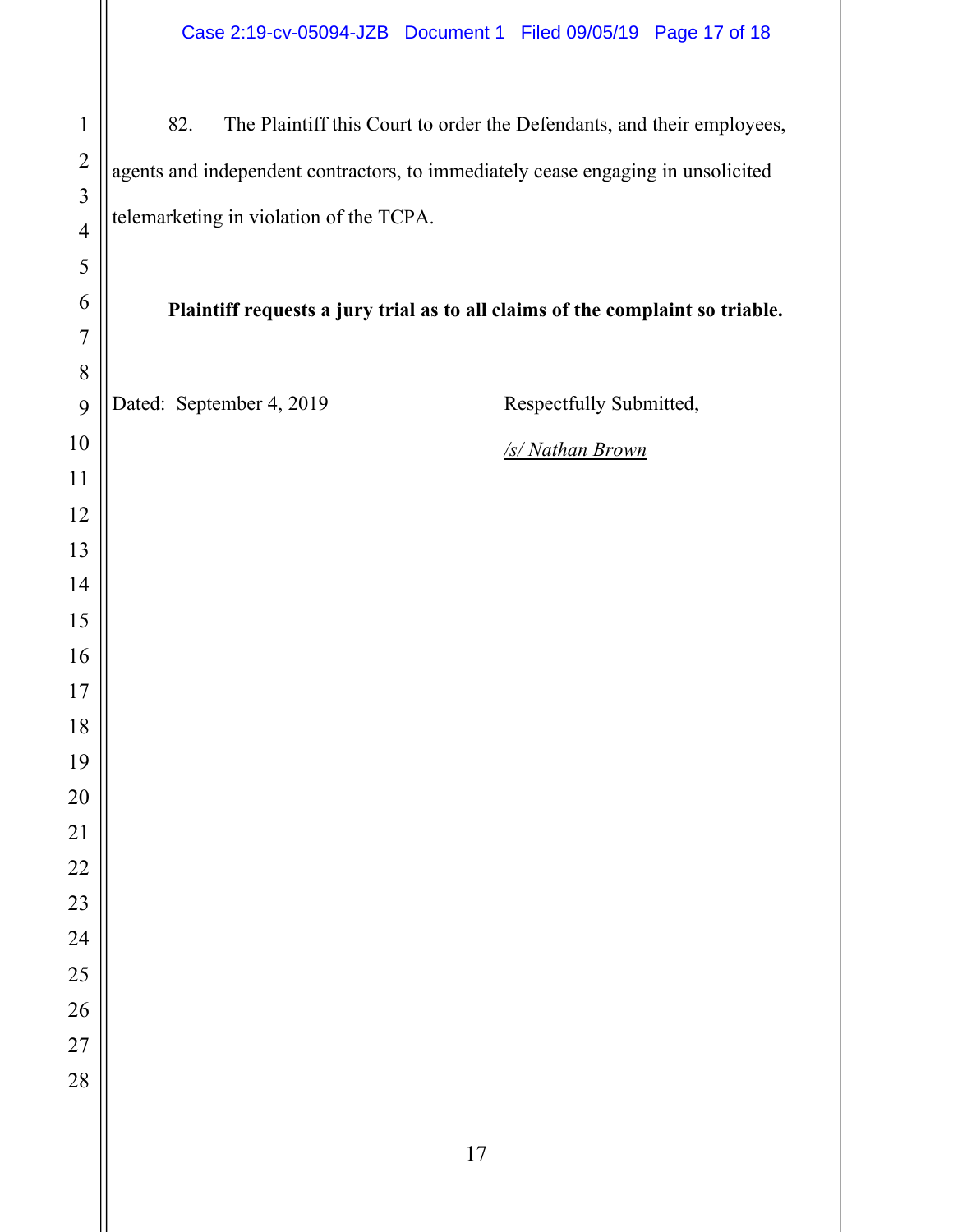Anthony Paronich Email: anthony@paronichlaw.com PARONICH LAW, P.C. 350 Lincoln Street, Suite 2400 Hingham, MA 02043 Telephone: (508) 221-1510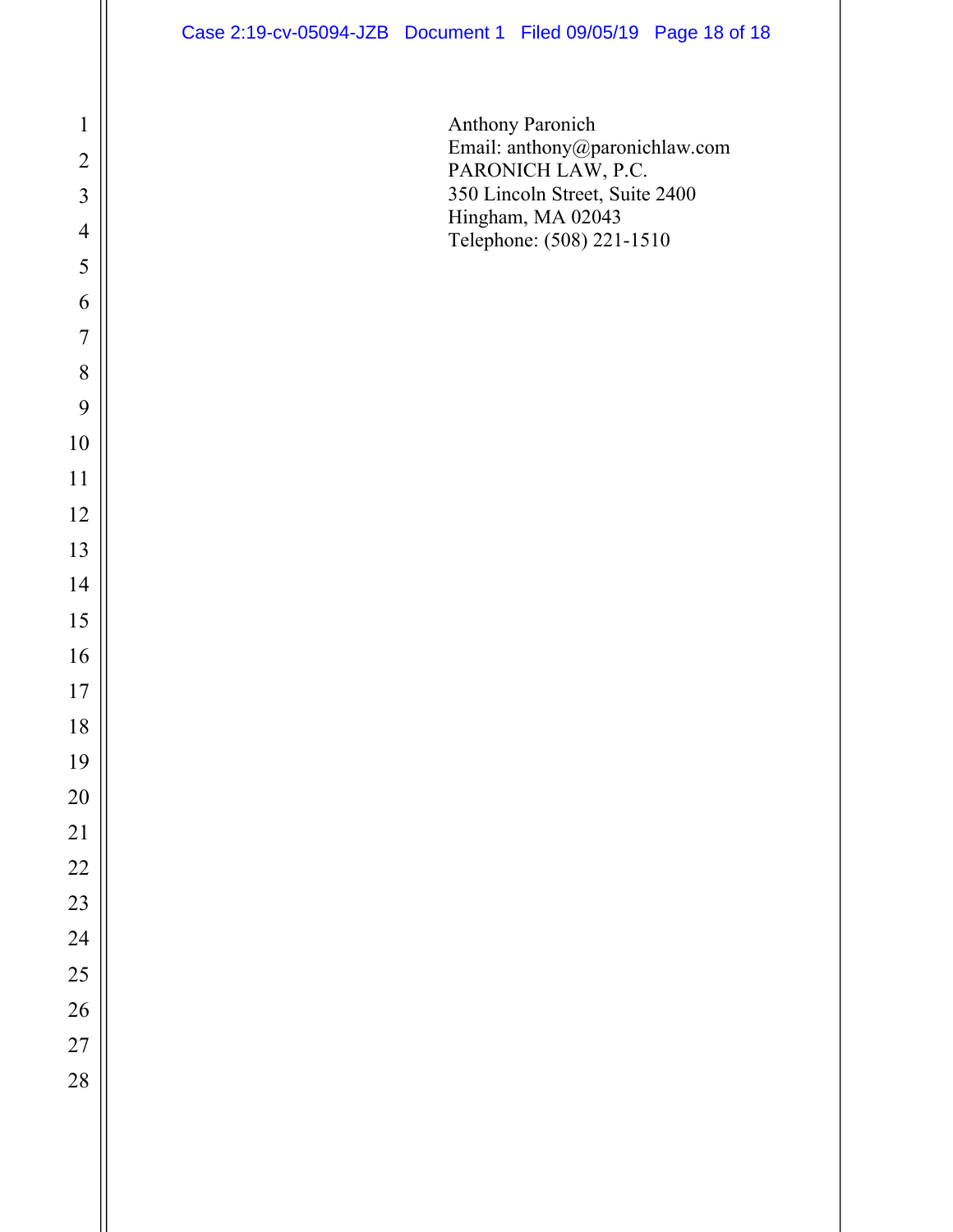#### Case 2:19-cv-05094-JZB Document 1-1 Filed 09/05/19 Page 1 of 2

**UNITED STATES DISTRICT COURT DISTRICT OF ARIZONA**

# **Civil Cover Sheet**

This automated JS-44 conforms generally to the manual JS-44 approved by the Judicial Conference of the United States in September 1974. The data is required for the use of the Clerk of Court for the purpose of initiating the civil docket sheet. The information contained herein neither replaces nor supplements the filing and service of pleadings or other papers as required by law. This form is authorized for use only in the District of Arizona.

#### **The completed cover sheet must be printed directly to PDF and filed as an attachment to the Complaint or Notice of Removal.**

County of Residence: Outside the State of Arizona County of Residence: Maricopa County Where Claim For Relief Arose: Maricopa

**Plaintiff**(s): **Dan L Boger Defendant**(s): **The General Automobile Insurance Services, Inc ; Spanish Quotes, Inc**

Plaintiff's Atty(s): Defendant's Atty(s):

**Nathan Brown Brown Patent Law 15100 N 78th Way Suite 203 Scottsdale, Arizona 85260 602-529-3474**

**Anthony Paronich (**Dan L Boger **) Paronich Law PC 350 Lincoln Street Suite 2400 Hingham, Massachusetts 02043 508-221-1510**

II. Basis of Jurisdiction: **3. Federal Question (U.S. not a party)**

**III.** Citizenship of Principal Parties **(Diversity Cases Only)**

> Plaintiff:- **2 Citizen of Another State** Defendant:- **4 AZ corp or Principal place of Bus. in AZ**

IV. Origin : **1. Original Proceeding**

V. Nature of Suit: **890 Other Statutory Actions**

VI.Cause of Action: **Violation of the TCPA, 47 U.S.C. 227(b) and 47 C.F.R. 64.1200(a)**

VII. Requested in Complaint

Class Action:**Yes** Dollar Demand: Jury Demand:**Yes**

VIII. This case **is not related** to another case.

#### **Signature: s/Nathan Brown**

 **Date: 09/05/2019**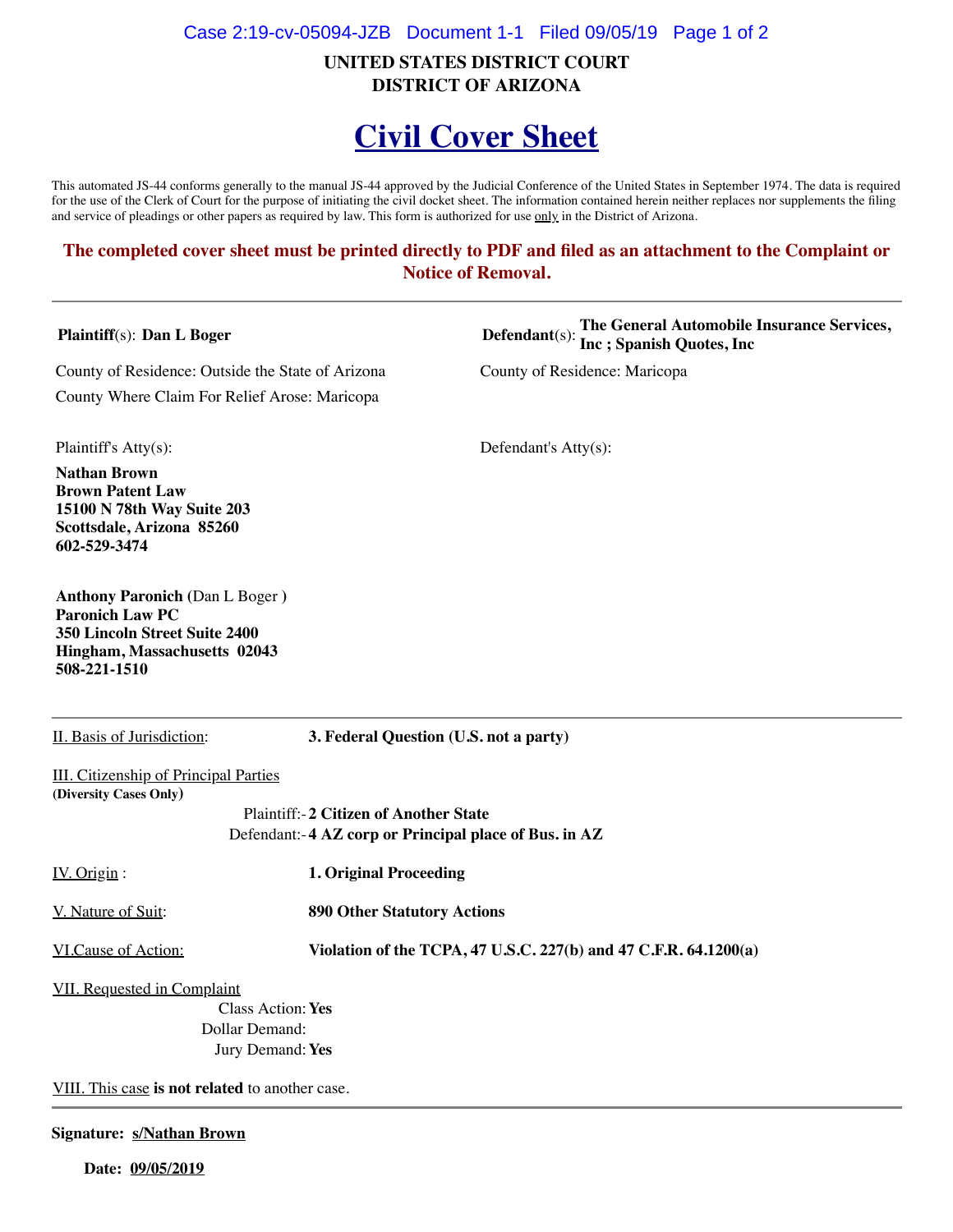#### Case 2:19-cv-05094-JZB Document 1-1 Filed 09/05/19 Page 2 of 2

**If any of this information is incorrect, please go back to the Civil Cover Sheet Input form using the** *Back* **button in your browser and change it. Once correct, save this form as a PDF and include it as an attachment to your case opening documents.**

**Revised: 01/2014**